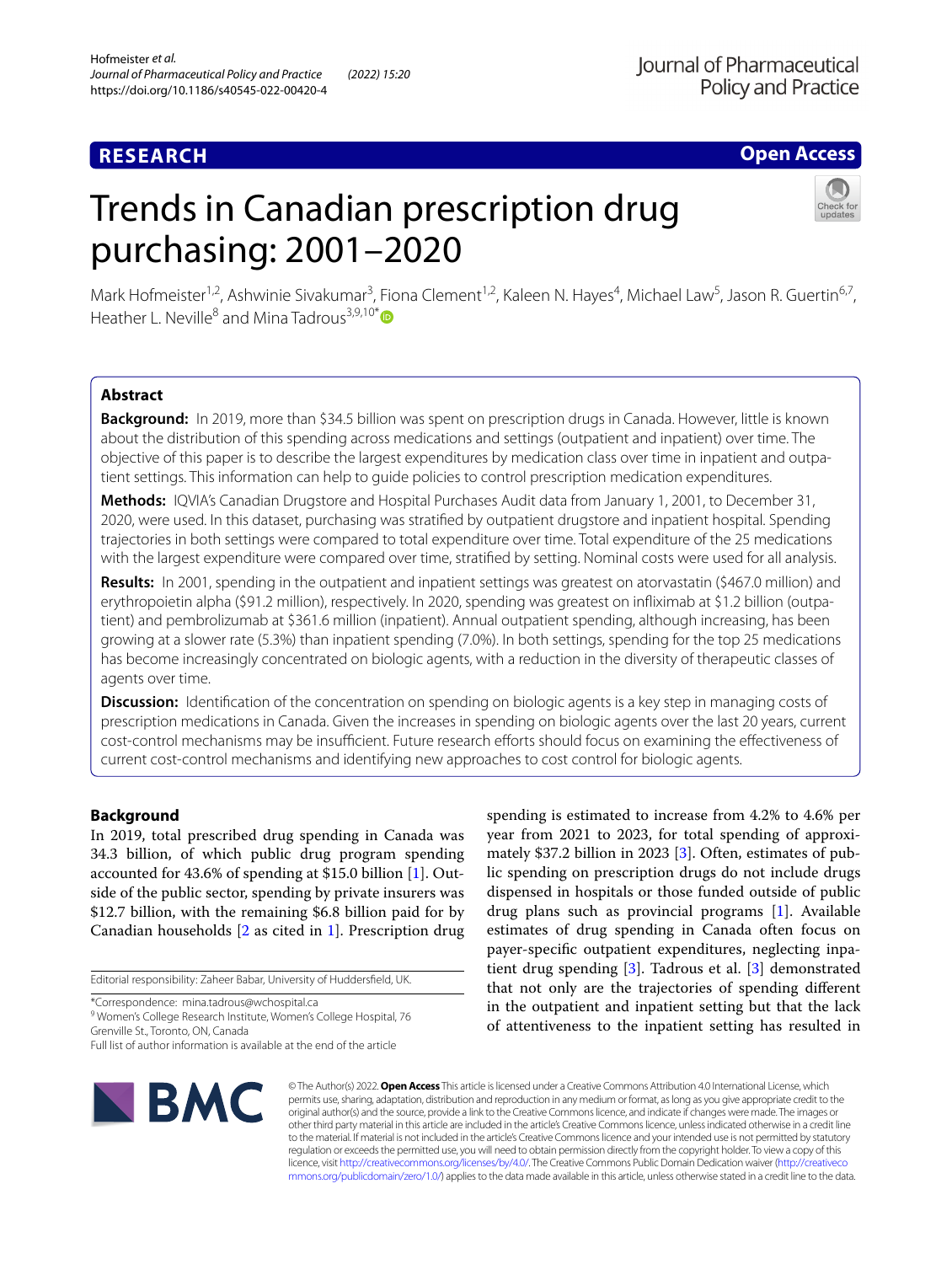larger relative increases in the inpatient expenditure over time compared to the growth in outpatient expenditure.

One approach to efective cost-control strategies for the outpatient and inpatient sectors could be to implement specifc cost-control mechanisms such as generic substitution, mandatory biosimilar substitution, or lowest cost alternative pricing. However, data are needed to identify patterns of expenditure over time to identify areas where cost control may be needed. The American Society of Health System Pharmacists (ASHP) guidelines suggest that a frst step in managing costs of medications should be to collect and review drug purchase data, focusing on high-priority agents  $[4]$  $[4]$ . Recently, Tadrous et al.  $[3]$  $[3]$ described how spending on the top 25 drugs accounted for 52.9% and 26.0% of total spending in outpatient and inpatient sectors, respectively. In order to begin to manage the costs of medications, high-priority agents must be identifed.

Therefore, the objective of this paper is to identify medications with the highest expenditure and describe changes in their spending trends over time, in both outpatient and inpatient sectors. This information could then be used to develop targeted cost-control mechanisms for individual therapeutic classes relevant to the outpatient and inpatient sector.

## **Methods**

Data from IQVIA's Canadian Drugstore and Hospital Purchases Audit from January 1, 2001 to December 31, 2020 were used, which was the most recent complete calendar year at the time of writing. These data include total expenditure of each pharmaceutical product purchased by drugstores (outpatient) and hospitals (inpatient), from a sample of individual outlets within outpatient and inpatient sectors in each province and territory [\[5](#page-6-4)]. Sample data are projected to both inpatient and outpatient set-tings to estimate total spending in Canada [\[5](#page-6-4)]. These data are unique for their stratifcation into outpatient and inpatient sectors. Regardless of the source of purchase, either directly from manufacturers or through wholesalers, markups; discounts, rebates, and dispensing fees that would be paid by patients are excluded [\[5](#page-6-4)]. Aggregate data were obtained outlining total annual spending, stratifed by inpatient and outpatient setting. Specifc data were obtained for 25 highest expenditure drugs, ranked in descending order by total expenditures.

Total drug spending and spending stratifed by setting were analyzed descriptively. Changes in annual growth rates were compared for total drug spending and by setting. Annual growth rates were also estimated for the top 25 drugs in each sector. The proportion of total spending by sector for the top 25 drugs was calculated. This analysis has selected the top 25 agents within each sector to focus on, to describe further concentration/ difusion patters within those agents. Within sectors, spending on the top 25 agents was compared to total drug spending, as the proportion of spending within each sector. For 2001 and 2020, spending on specifc agents was explored.

The top 25 drugs present in inpatient and outpatient sectors were categorized into single therapeutic classes by an expert pharmacist. Therapeutic classifications were aligned with World Health Organization Anatomical Therapeutic Chemical classifications, with further delineation added as required. Spending across therapeutic groups for top 25 drugs is compared for selected years. Consistent with reports generated by the Canadian institute for Health Information [\[6](#page-6-5)], all costs are presented in nominal Canadian dollars.

## **Results**

# **Growth in spending by sector**

From 2001 to 2020, total drug spending in Canada nearly tripled, increasing from \$11.9 billion to \$32.7 billion (average annual growth of 5.5% per year). Growth in outpatient drug spending was lower, with an average annual increase of 5.3% from \$10.5 billion in 2001 to \$27.8 billion in 2020. Over the same period, the average annual increase in inpatient drug spending was 7.0%, from \$1.3 billion in 2001 to \$4.9 billion in 2020 (Fig. [1](#page-2-0)).

In 2001, spending for the top 25 drugs purchased for use in outpatient settings in Canada was 31.4% of total drug spending. The proportion spent on the top 25 drugs purchased in the outpatient sector decreased steadily to 25.9% in 2020. Within the outpatient setting, spending on the top 25 medications increased at an average rate of 4.4% per year. In 2001 outpatient spending for the top 25 medications by expenditure was \$3.7 billion, and in 2020, \$8.5 billion. In 2001, the top 25 drugs by spending made up 35.4% of total outpatient purchases by drugstores. In 2020, the top 25 drugs by spending had decreased to make up 30.5% of total outpatient purchases.

Similarly, spending for the top 25 drugs purchased by inpatient settings in Canada in 2001 was 4.59% of total drug spending. The proportion spent on the top 25 drugs purchased in inpatient settings increased steadily to 7.9% in 2020. Within inpatient spending, growth was concentrated in the top 25 medications, with an average annual growth rate of 8.5%: from \$545 million in 2001 to \$2.6 billion in 2020. In 2001, the top 25 drugs made up 40.5% of total inpatient drug purchases. In 2020, the top 25 drugs had increased to make up 52.9% total inpatient drug purchases.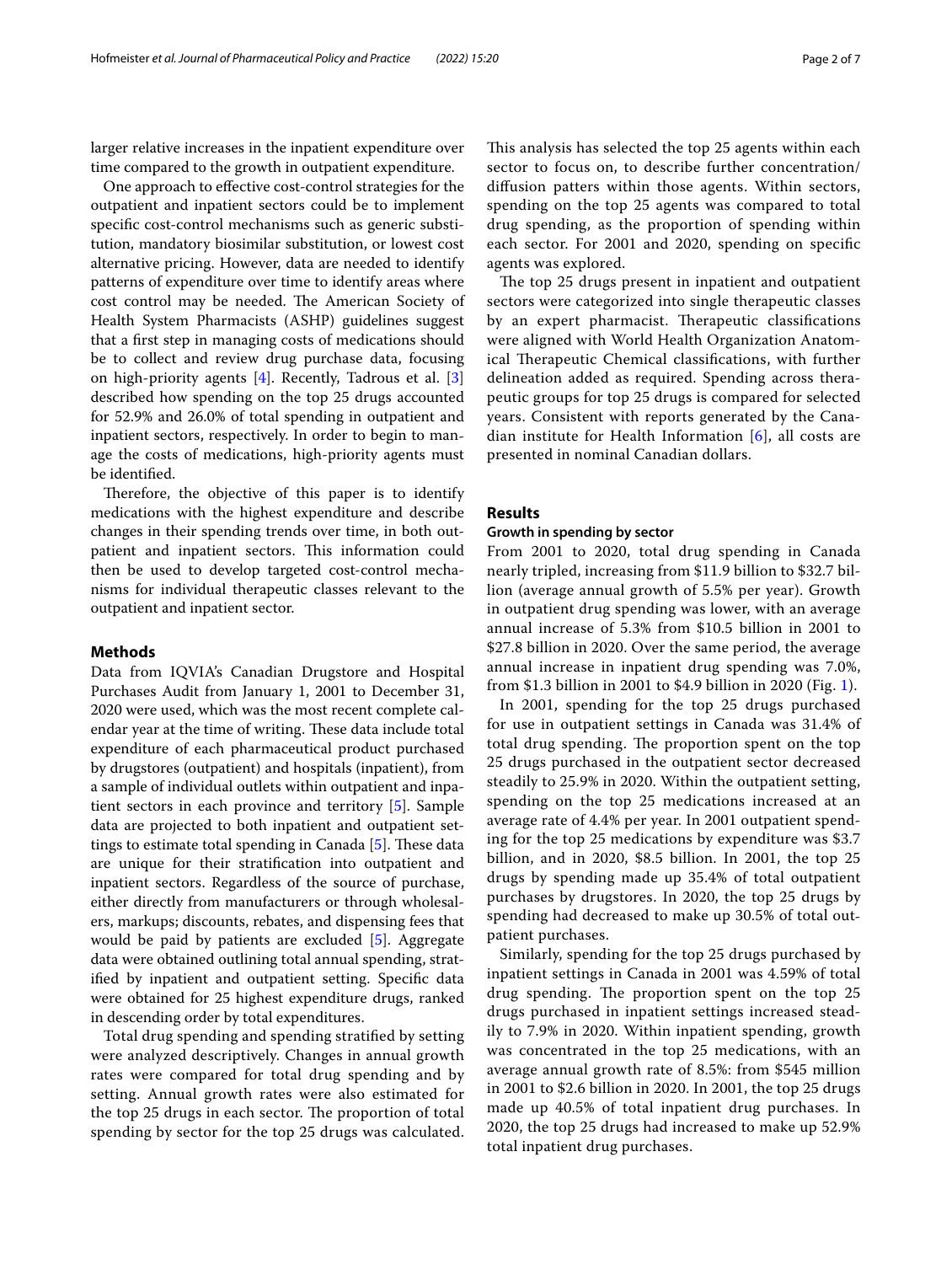

# <span id="page-2-0"></span>**Top 25 drugs ranked by expenditure in outpatient and inpatient sectors**

Within the top 25 drugs purchased in the outpatient sector in 2001, spending was greatest on atorvastatin at \$467.0 million, followed by omeprazole at \$408 million. In third place was amlodipine, with total spend of \$207.9 million in 2001. In 2020, the drug with the greatest spend in the outpatient sector was infiximab, at \$1.2 billion, followed by adalimumab at \$970.1 million, and ustekinumab at \$527 million (Table [1\)](#page-3-0).

Within the top 25 drugs purchased by inpatient settings in 2001, spending was greatest on erythropoietin alpha, at \$91.2 million, followed by alteplase at \$38.8 million, and cyclosporine at \$32.6 million (Table [1](#page-3-0)). In 2020, the drug with the greatest spend in the inpatient sector was pembrolizumab at \$361.6 million, followed by nivolumab at \$253.0 million, and daratumumab at \$218.0 million. Please see Additional fle [1:](#page-6-6) Supplementary appendices for additional information.

# **Drug categories of outpatient spending for top 25**

In 2001, lipid lowering agents were the largest category of drug represented in the top 25 of outpatient purchasing and were closely followed by acid suppressive agents which includes both proton pump inhibitors and  $H<sub>2</sub>$ receptor antagonists (Fig. [2\)](#page-4-0). In 2005, spending on biologics, which includes both autoimmune disorder biologics and ocular disease biologics, as a proportion of total outpatient spending was more than 10 times that of 2001. The proportion of spending for other categories, such as acid suppressive drugs, antidepressants, and calcium channel blockers remained relatively consistent. From 2005 through 2015, opioids make an appearance in the top 25 drugs defned by spend but are no longer present in 2020. From 2001 to 2020, there was a marked decrease in spending on lipid lowering agents, and an increase in antidiabetic agents. The proportion of total drugstore spending for biologic agents, increases from 2001 to 2020, by more than 2200%; with most of this growth attributed to autoimmune disorder biologics. In contrast to the rise in spending on biologics, the proportion of outpatient spending represented by the top 25 drugs has decreased by almost 5% from 2001 to 2020.

### **Drug categories of inpatient spending for top 25**

In 2001, antineoplastics were the largest category of drug represented in the top 25 of inpatient purchasing and were closely followed by hematopoietic agents (Fig. [3](#page-4-1)). In 2005, the proportion of total drug spending on oncology monoclonal antibodies had more than doubled, with spending for other drug categories remaining relatively consistent. Spending on oncology monoclonal antibodies more than doubled again by 2010, with drug categories such as antibiotics, anesthetics, and thrombolytics seeing decreased spending as a proportion of total inpatient drug spending. From 2001 to 2020, there was a decrease in hematopoietic agents and antipsychotics, and an increase in spending on vaccines. Proportions of total inpatient drug spending in 2015 were similar to 2010, with a slight increase in the proportion of drug spending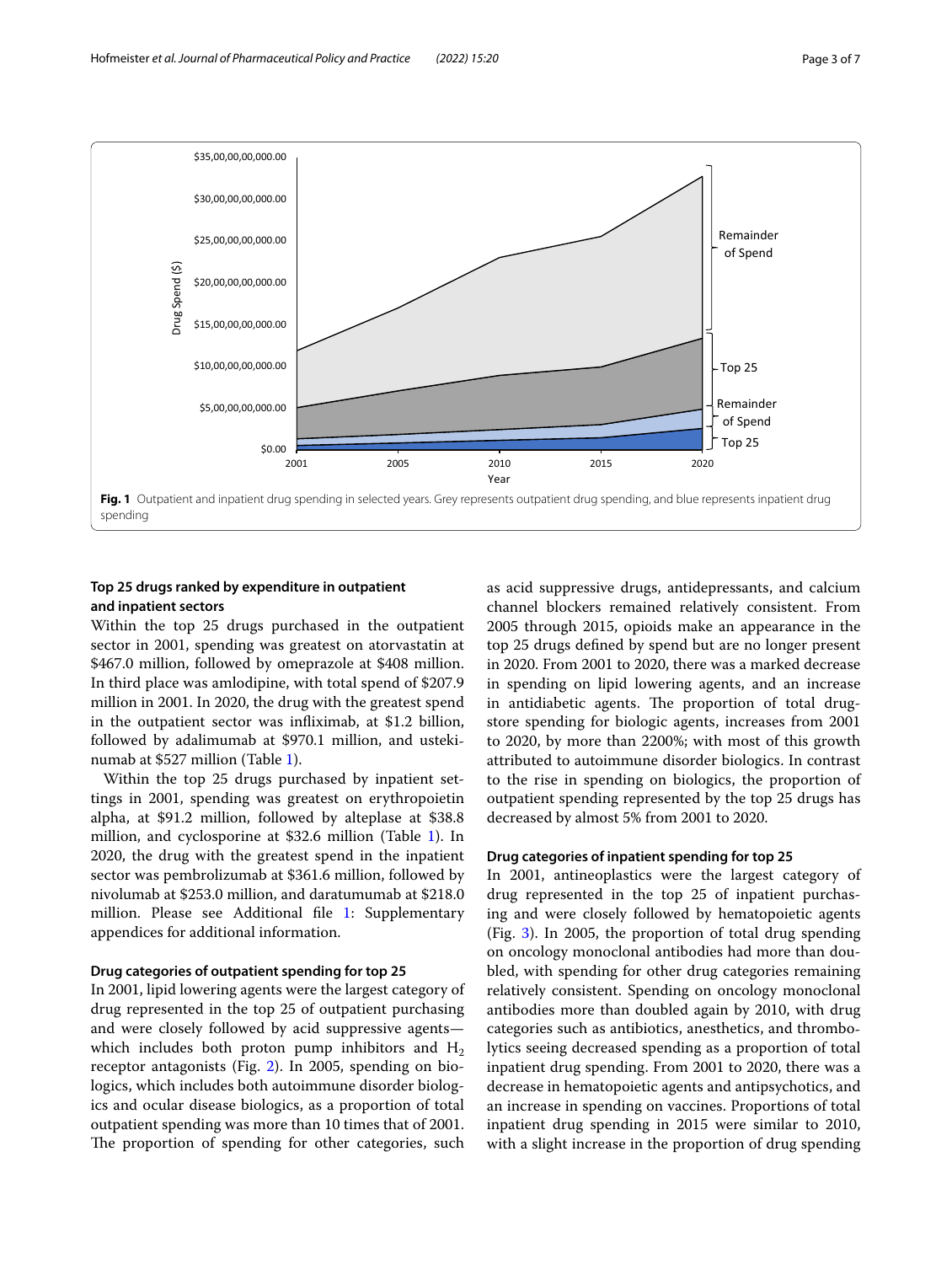| <b>Outpatient sector</b> |                             | Inpatient sector        |                                       |
|--------------------------|-----------------------------|-------------------------|---------------------------------------|
| 2001                     | 2020                        | 2001                    | 2020                                  |
| 1. Atorvastatin          | 1. Infliximab               | 1. Erythropoietin alpha | 1. Pembrolizumab                      |
| 2. Omeprazole            | 2.Adalimumab                | 2. Alteplase            | 2. Nivolumab                          |
| 3. Amlodipine            | 3. Ustekinumab              | 3. Cyclosporine         | 3. Daratumumab                        |
| 4. Paroxetine            | 4. Aflibercept              | 4.Irinotecan            | 4.Rituximab                           |
| 5. Simvastatin           | 5. Apixaban                 | 5. Clozapine            | 5. Trastuzumab                        |
| 6. Fluticasone           | 6. Metformin-sitagliptin    | 6. Pamidronic acid      | 6. Pertuzumab-Trastuzumab             |
| 7. Celecoxib             | 7. Semaglutide              | 7. Paclitaxel           | 7. Ibrutinib                          |
| 8. Ramipril              | 8. Ranibizumab              | 8. Olanzapine           | 8. Durvalumab                         |
| 9. Rofecoxib             | 9. Methylphenidate          | 9. Ciprofloxacin        | 9. Bevacizumab                        |
| 10. Enalapril            | 10. Etanercept              | 10. Docetaxel           | 10. Vaccine, Pneumococcal conjigate   |
| 11. Olanzapine           | 11. Rivaroxaban             | 11. Filgrastim          | 11. Palbociclib                       |
| 12. Venlafaxine          | 12. Sofosbuvir-velpatasvir  | 12. Ceftriaxone         | 12. Haemagglutinin (non-specific)     |
| 13. Pantoprazole         | 13. Budesonide-formoterol   | 13. Enoxparin           | 13. Darbepoetin alfa                  |
| 14. Diltiazem            | 14. Empaglifozin            | 14. Rituximab           | 14. Ipilimumab                        |
| 15. Pravastatin          | 15. Lisdexamfetamine        | 15. Trastuzumab         | 15. Osimertinib                       |
| 16. Nifedipine           | 16. Insulin glargine        | 16. Abciximab           | 16. Nusinersen                        |
| 17. Lansoprazole         | 17. Ibrutinib               | 17. Goserelin           | 17. Vaccine: HPV Type-6,11,16,18,3    |
| 18. Lisinopril           | 18. Rosuvastatin            | 18. Sevoflurane         | 18. Erythropoietin alpha              |
| 19. Clarithromycin       | 19. Paliperidone palmitate  | 19. Epirubicin          | 19. Alteplase                         |
| 20. Sertraline           | 20. Golimumab               | 20. Gemcitabine         | 20. Aflibercept                       |
| 21. Citalopram           | 21. Sitagliptin             | 21. Rocuronium          | 21. Bendamustine                      |
| 22. Alendronate          | 22. Vedolizumab             | 22.Risperidone          | 22. Vaccine: Rotavirus                |
| 23. Ranitidine           | 23. Fluticasone-salmeterol  | 23. Omeprazole          | 23. Abacavir-Dolutegravir: Lamivudine |
| 24. Risperidone          | 24. Glecaprevir-pibrentasvi | 24. Infliximab          | 24. Palivizumab                       |
| 25. Interferon Beta 1A   | 25. Atorvastatin            | 25. Propofol            | 25. Factor VIII                       |

<span id="page-3-0"></span>**Table 1** Top 25 drugs ranked by expenditure, highest to lowest, in 2001 and 2020

on oncology monoclonal antibodies. In 2020, the proportion of total inpatient drug spending due to oncology monoclonal antibodies was approximately 50% greater than in 2015. In 2001, the top 25 drugs purchased in the inpatient sector were captured by 13 drug categories. By 2020, the top 25 drugs represented an additional 12.4% of total inpatient drug spending and were captured by 10 drug categories.

# **Discussion**

Spending on the top 25 agents has become increasingly concentrated on fewer drug classes, which was more noticeable in the inpatient sector—nearly one-third of drug spending in the inpatient sector in 2020 was spent on biologics. In both settings, biologic agents make up the highest proportion of spending in the top 25 drugs. Although inpatient spending is dwarfed by outpatient spending, from 2001 to 2020, the average annual growth rate of 7.0% per year for inpatient drug spending is much higher than the 5.3% annual growth rate in the outpatient sector. Over the same period, the annual growth in the population of Canada has not exceeded 1.4% [\[7](#page-6-7)]. This highlights the need for a more effective, coordinated approach to cost-control mechanisms in Canadian inpatient settings.

Importantly, cost-control mechanisms are often specifc to the sector in which the drug is sold. In outpatient settings, cost-control strategies for prescription drugs, like restricted benefts, co-insurance, deductibles, and annual or lifetime maximums, are well-developed but used infrequently [\[8](#page-6-8)]. Cost-control strategies for medications in inpatient settings are less widely understood in Canada. The American Society of Health-System Pharmacists (ASHP) has published the "ASHP Guidelines on Medication Cost Management Strategies for Hospitals and Health Systems" [\[4](#page-6-3)], but similar guidelines by the Canadian Society of Hospital Pharmacists do not exist. Although cost-control strategies are likely used in Canadian hospital settings, there is no unifed compendium of cost-control strategies for prescription drug spending in the Canadian inpatient sector.

Annual growth rates for the top 25 drugs in each setting were of similar magnitude, with 8.5% for hospital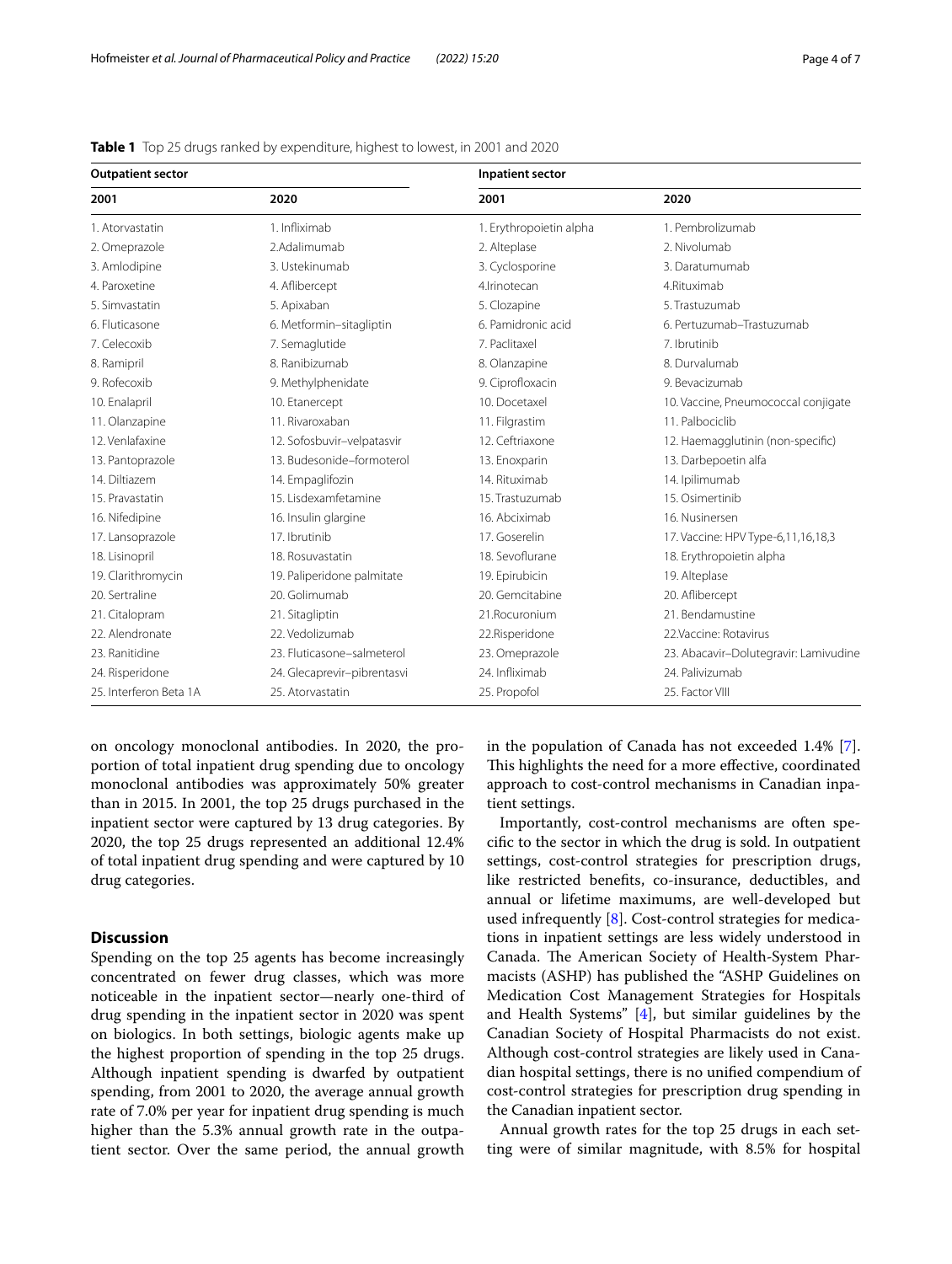

<span id="page-4-1"></span><span id="page-4-0"></span>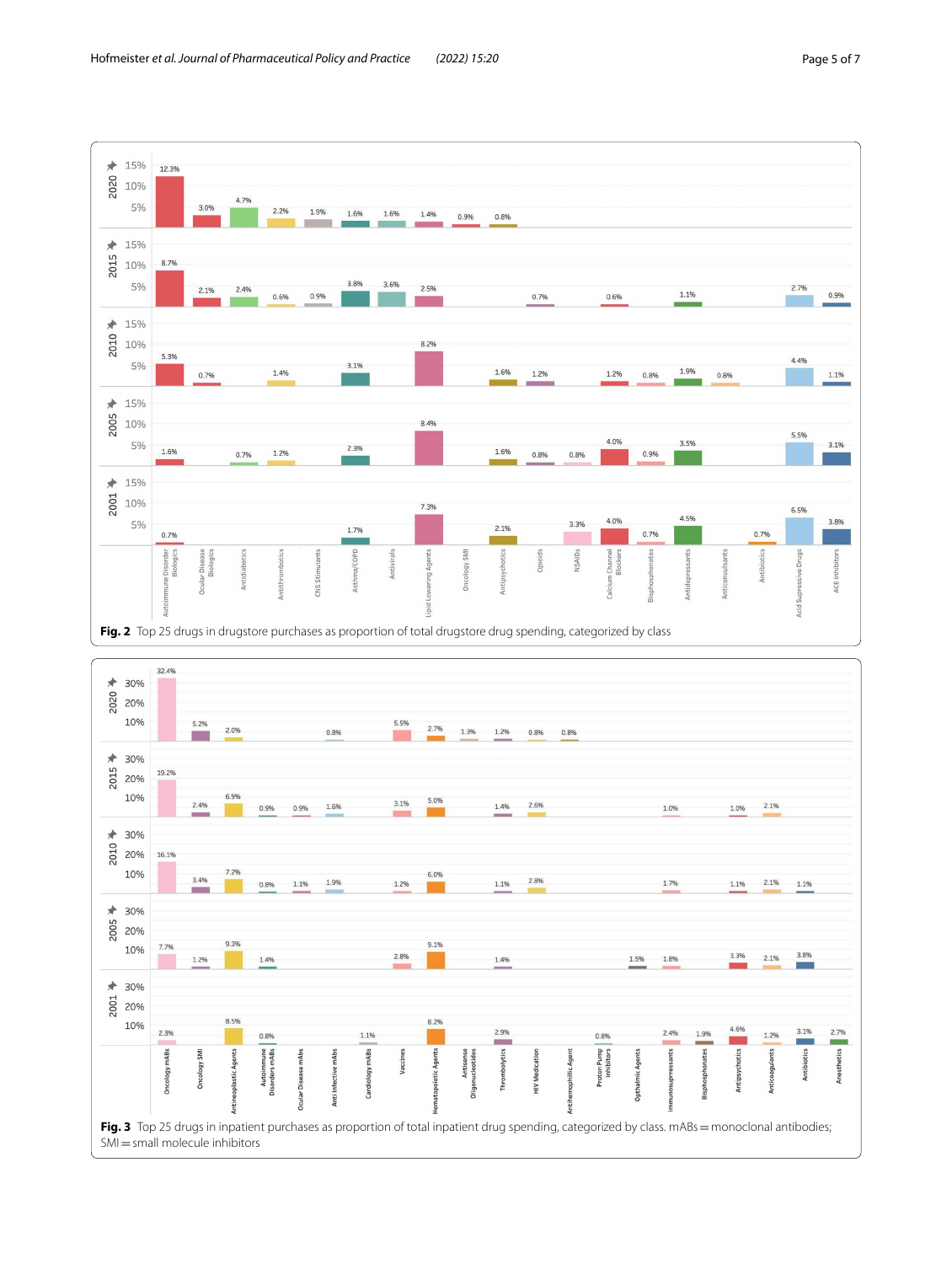purchasing and 4.4% for drugstore purchasing. The observed concentration of prescription drug spending on few agents suggests that successful cost-control mechanisms applied to few agents has the potential for large budget impact. Within the top 25 drugs ranked by spending, biologic agents stand out for their large market share. In both outpatient and inpatient sectors, the proportion of total drug spending for biologics has increased more rapidly than any other drug category. Specifcally, this analysis highlights the need for cost management strategies applicable to biologic agents—in both outpatient and inpatient settings. These cost management strategies will likely difer from the payer-specifc cost management strategies that have been used previously.

Although biologic drugs appear to have a natural monopoly at release, if present, this state does not neces-sarily last [\[9\]](#page-6-9). Since introduction of Neupogen<sup>®</sup> (filgrastim) in the United States, multiple competitors offering substantial discounts to the reference biologic have been introduced; which has resulted in a signifcant loss of market share for Neupogen  $[9]$ . This suggests that the adoption of biosimilar drugs could be used to reduce total spending for other biologic agents, in both inpatient and outpatient settings. Despite the availability of biosimilars for some of the most frequently used biologic agents, uptake and use of biosimilar agents in Canada has been slow [[10](#page-6-10), [11](#page-6-11)]. Compared to other Organisation for Economic Cooperation and Development nations Canada is a notably slow adopter of biosimilar agents [\[10](#page-6-10)]. Crosby et al. [[11](#page-6-11)] estimates that a mandatory nonmedical switching policy for infiximab and etanercept alone across Canada would have resulted in nearly \$240 million in cost savings in 2019. Adoption of biosimilars is not the only option to reduce spending on biologic agents. Other policy options include reduced entry costs of biosimilars, adjusting incentives embedded in payment policies, and revisiting allowable contracting strategies for biologics [[9\]](#page-6-9). In coming years, Tadrous et al. [[3\]](#page-6-2) predicts downward pressure on spending due to generic formulations (e.g., recently available/forthcoming generic formulations for apixaban and rivaroxaban) and biosimilars (e.g., the biosimilar formulation for adalimumab approved by Health Canada in 2020 which was number 2 in outpatient spending). But given the increases in spending on biologic agents over the last 20 years, it is unlikely that current cost-control mechanisms will be sufficient.

This analysis has limitations. Spending data were considered in isolation without information about the payer, number of patients treated, or indications for treatment. Dataset used refects only the prices paid by drugstores and hospitals. Some other factors that may infuence drug use and expenditure include price changes, availability of generics, international prices, infation, and entry of new drugs [[6\]](#page-6-5). For drugs used in hospital, the price paid by the hospital also refects the cost of the drug to a Canadian publicly funded healthcare system. For drugstores, the price paid by the drugstore imparts little information about the total cost of care and is independent of the ultimate payer. Additional markups and dispensing fees are often applied to prescriptions dispensed, and the cost to the payer is not well captured in the prices paid by drugstores. Furthermore, data were aggregated at the national level. Although it would have been interesting to compare spending patterns between provinces, drug price negotiations with manufacturers occur at the national level, and analysis of this data provides additional information about Canadian spending that could not have been captured with other data sources.

A unique strength of this IQVIA's Canadian Drugstore and Hospital Purchases Audit data is the systematic inclusion of purchasing by both hospitals and drugstores, regardless of the ultimate payer for each drug. Diferences in drug spending trajectories between inpatient and outpatient settings in Canada have previously been poorly understood. The Canadian Institute for Health Information publishes annual reports about prescription drug spending in Canada, but focuses on publicly funded prescription drugs, with nonuniform coverage of drugs used in hospital  $[1, 12]$  $[1, 12]$  $[1, 12]$ . This analysis shows that a greater proportion of total drug spending is going towards the top 25 drugs in the inpatient setting than in the outpatient setting; and in both settings, spending on biologic agents is growing. In data that do not include or stratify drug purchases by sector, these trends would have remained undetected.

# **Conclusions**

This paper describes spending trends for the drugs associated with the highest spending over time in both outpatient and inpatient sectors, with a shared increase in spending on biologics that spans both sectors. Identifying this concentration of spending on biologic agents is a key step in managing costs of prescription drugs in Canada. However, it remains to be seen if current cost-control mechanisms for biologic agents, such as increased use of biosimilars, will be efective enough to keep use sustainable. Future research efforts might focus on examining the efectiveness of cost-control mechanisms for biologic agents in Canada.

#### **Supplementary Information**

The online version contains supplementary material available at [https://doi.](https://doi.org/10.1186/s40545-022-00420-4) [org/10.1186/s40545-022-00420-4](https://doi.org/10.1186/s40545-022-00420-4).